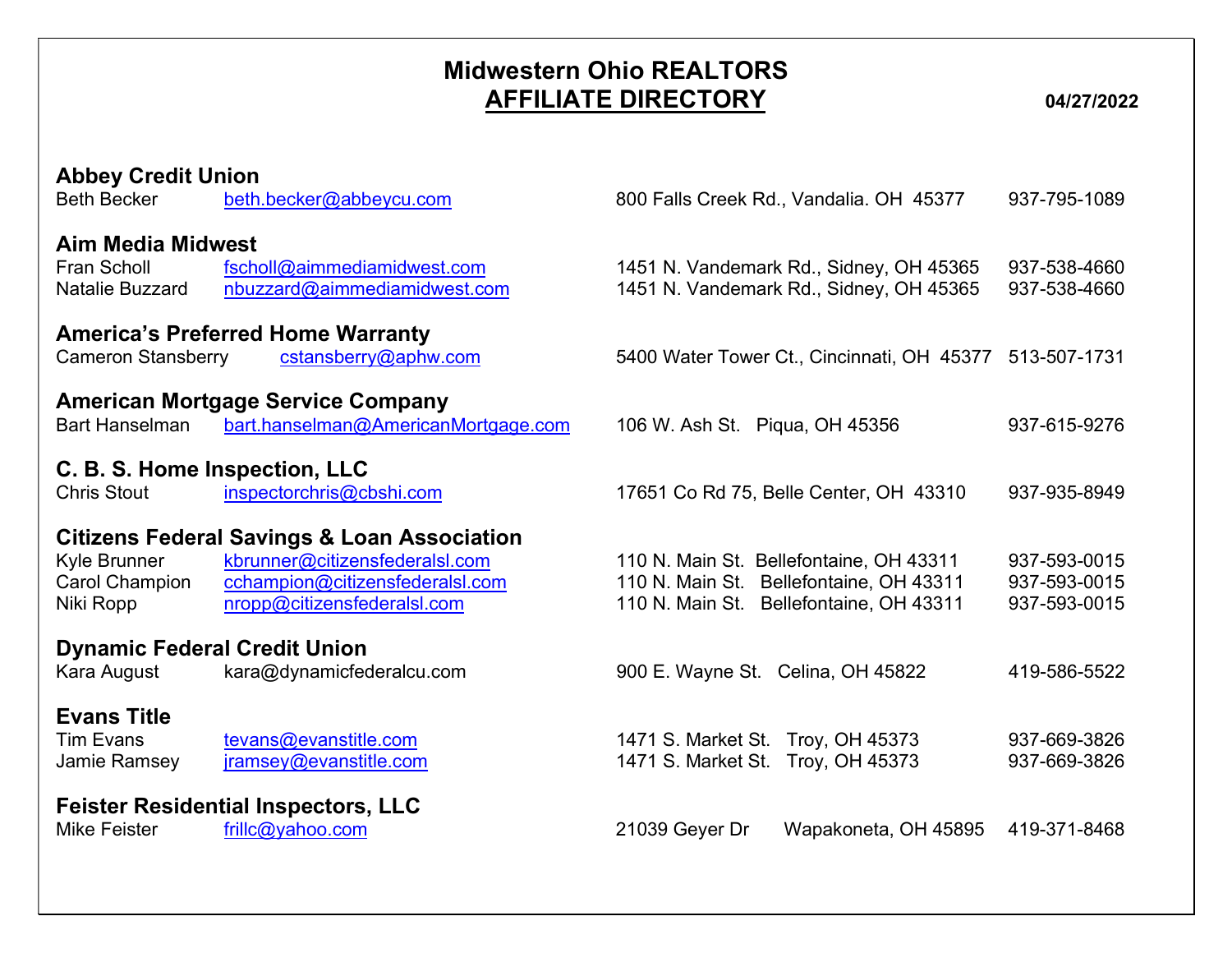| <b>Fifth Third Bank</b><br><b>Tom Sippel</b><br><b>Lisa Barrett</b><br><b>Larry Utt</b>  | thomas.sippel@53.com<br>lisa.barrett@53.com<br>lawrence.utt@53.com |                                                                         |  | 123 Market St., Piqua, OH 45356      | 370 James Bohanan Dr., Vandalia, OH 45377<br>1095 E. Dayton Yellow Springs, Fairborn, OH 45324        | 937-570-0228<br>937-264-0150<br>937-318-2285 |
|------------------------------------------------------------------------------------------|--------------------------------------------------------------------|-------------------------------------------------------------------------|--|--------------------------------------|-------------------------------------------------------------------------------------------------------|----------------------------------------------|
| <b>First Federal Community Bank</b>                                                      |                                                                    |                                                                         |  |                                      |                                                                                                       |                                              |
| <b>Stephanie Sigrist</b><br>(NMLS#1658445)                                               | ssigrist@ffcb.com                                                  |                                                                         |  |                                      | 1534 S. Main St. Bellefontaine, OH 43311                                                              | 937-565-4515                                 |
| <b>First Financial Bank</b><br>Lisa Schelin                                              |                                                                    | lisa.schelin@bankatfirst.com                                            |  | 635 S. Market St. Troy, OH 45373     |                                                                                                       | 937-552-8719                                 |
| <b>First Title Agency, Inc.</b>                                                          |                                                                    |                                                                         |  |                                      |                                                                                                       |                                              |
| Jodi McIver<br>Pam Leach                                                                 | jmciver@firsttitle.com<br>pleach@firsttitle.com                    |                                                                         |  |                                      | 1900 W. Stanfield Rd. Troy, OH 45373<br>1900 W. Stanfield Rd., Troy, OH 45373                         | 937-332-0335<br>937-332-0335                 |
| <b>Home Savings Bank of Wapakoneta</b><br>Rod Coffey                                     |                                                                    | rcoffey@homesavings-wapak.com                                           |  |                                      | 1 S. Blackhoof St., Wapakoneta, OH 45895                                                              | 419-738-9258                                 |
| <b>KTL Performance Mortgage</b>                                                          |                                                                    |                                                                         |  |                                      |                                                                                                       |                                              |
| <b>Kori Weiss</b><br>(NMLS#1537437)                                                      |                                                                    | kweiss@performancemortgageone.com                                       |  |                                      | 700 Wayne St., Greenville, OH 45331                                                                   | 937-548-8222                                 |
| <b>Liberty National Bank</b>                                                             |                                                                    |                                                                         |  |                                      |                                                                                                       |                                              |
| Angela Hersh (NMLS# 466766)<br>Corrine Mitchell (NMLS#555624)                            |                                                                    | ahersh@Inbbank.com<br>cmitchell@Inbbank.com                             |  | 1120 N. Main St.<br>1120 N. Main St. | Bellefontaine, OH 43311<br>Bellefontaine, OH 43311                                                    | 937-592-5688<br>937-592-5688                 |
| <b>loanDepot</b>                                                                         |                                                                    |                                                                         |  |                                      |                                                                                                       |                                              |
| Janet Bretland (NMLS#408748)<br>Nikki Simon (NMLS#1249621)<br>Teresa Tubbs (NMLS#525388) |                                                                    | jbretland@loandepot.com<br>nsimon@loandepot.com<br>ttubbs@loandepot.com |  |                                      | 2351 W. Main St. Troy, OH 45373<br>2351 W. Main St. Troy, OH 45373<br>2351 W. Main St. Troy, OH 45373 | 937-753-7050<br>937-753-7055<br>937-753-7050 |
| <b>Market Square Title Agency</b>                                                        |                                                                    |                                                                         |  |                                      |                                                                                                       |                                              |
| Julie Beougher                                                                           |                                                                    | j-beougher@mffg.net                                                     |  | 123 Market St. Piqua, OH 45356       |                                                                                                       | 937-773-3212                                 |
|                                                                                          |                                                                    |                                                                         |  |                                      |                                                                                                       |                                              |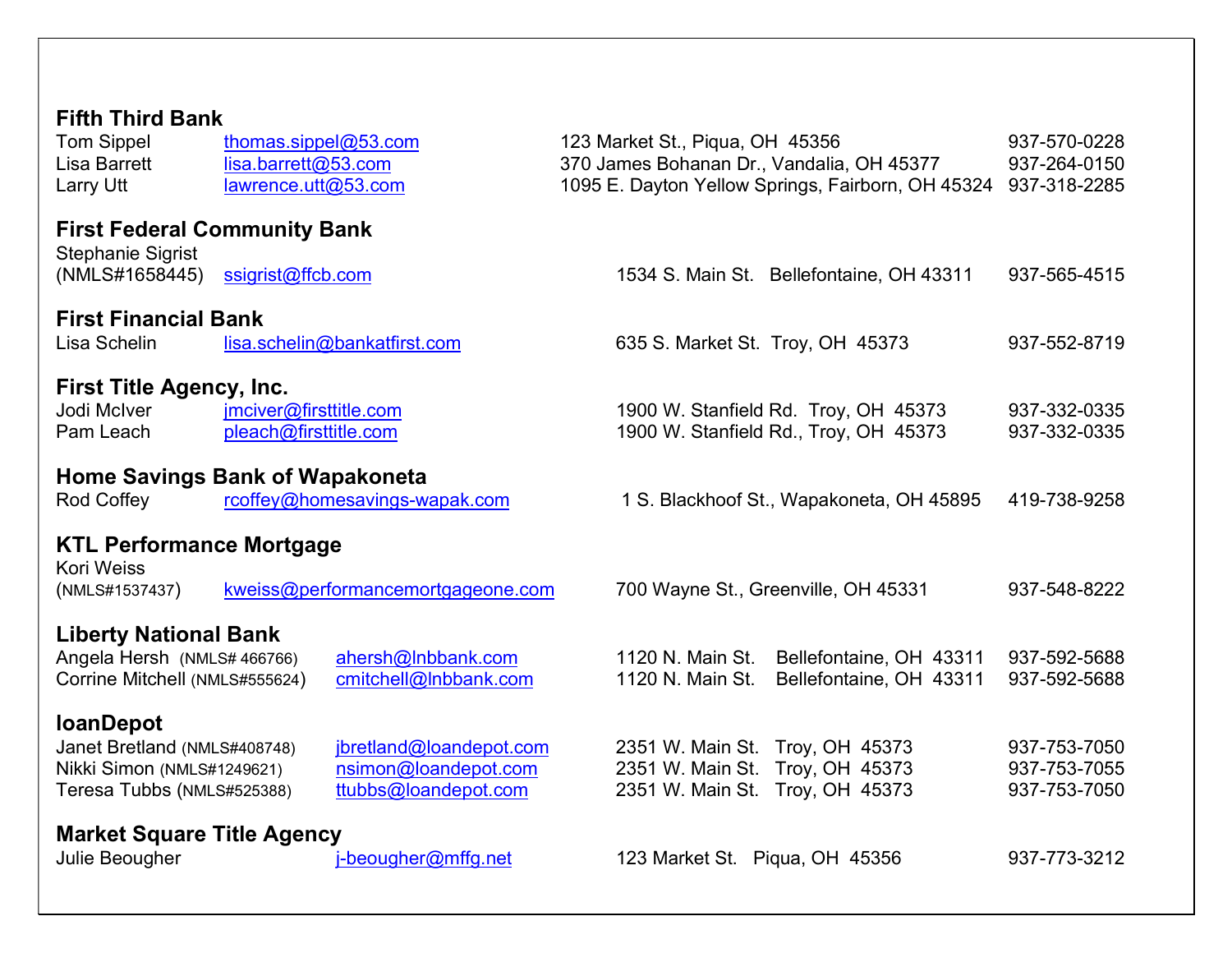| <b>Miami Valley Property Inspectors</b>                                                                                               |                                                                                                                                                   |                                                                                                                                                                                                                                                                                                |                                                                              |  |  |
|---------------------------------------------------------------------------------------------------------------------------------------|---------------------------------------------------------------------------------------------------------------------------------------------------|------------------------------------------------------------------------------------------------------------------------------------------------------------------------------------------------------------------------------------------------------------------------------------------------|------------------------------------------------------------------------------|--|--|
| <b>Tom Trotter</b>                                                                                                                    | office@mvpinspectors.com                                                                                                                          | 1841 W. Main St., #112, Troy, OH 45373                                                                                                                                                                                                                                                         | 937-332-1413                                                                 |  |  |
| <b>Minster Bank</b><br><b>Beth Peters</b><br><b>Kathy Vukovic</b>                                                                     | bpeters@minsterbank.com<br>kvukovic@minsterbank.com                                                                                               | 1280 Experimental Farm Rd., Troy<br>1280 Experimental Farm Rd., Troy                                                                                                                                                                                                                           | 937-339-9388<br>937-339-9388                                                 |  |  |
| <b>Mutual Federal</b><br>Joe Shaffer (NMLS# 1739120)                                                                                  | jshaffer@mutualfederal.com                                                                                                                        | 126 W. High St., Piqua, OH 45356                                                                                                                                                                                                                                                               | 937-615-9224                                                                 |  |  |
| Noble, Montague & Moul, LLC<br><b>Kraig Noble</b><br><b>Bre McMurray</b>                                                              | knoble@nmmlawyers.com<br>bmcmurray@nmmlawyers.com                                                                                                 | 146 E. Spring St., St. Marys, OH 45885<br>146 E. Spring St., St. Marys, OH 45885                                                                                                                                                                                                               | 419-394-7441<br>419-394-7441                                                 |  |  |
| <b>Park National Bank</b><br><b>Kyle Cooper</b><br><b>Chrissy Potts</b>                                                               | kyle.cooper@parknationalbk.com<br>chrissy.potts@parknationalbk.com                                                                                | 212 N. Main St., Piqua, OH 45356<br>1314 W. Main St. Troy, OH 45373                                                                                                                                                                                                                            | 937-615-1045<br>937-339-6068                                                 |  |  |
| <b>Prime Lending</b><br><b>Ashley Cisek</b><br>Jennifer Denson<br>Kim Dybvad-Strong<br><b>Adam Galbraith</b><br><b>Karen Lawrence</b> | acisek@primelending.com<br>jdenson@primelending.com<br>kdybvad@primelending.com<br>agalbraith@primelending.com<br>karen.lawrence@primelending.com | 3055 Kettering Blvd. Suite 300 Moraine, OH 45439<br>1855 Towne Park Dr., #B Troy, OH 45373<br>3055 Kettering Blvd. Ste 300 Moraine, OH 45439<br>3055 Kettering Blvd. Ste 300 Moraine, OH 45439<br>1855 Towne Park Dr. #B Troy, OH 45373                                                        | 937-401-3368<br>937-401-3394<br>937-401-3076<br>937-401-3076<br>937-401-3394 |  |  |
| <b>Ruoff Mortgage</b><br>Michelle Green<br>Shannon Ryan<br>Lyla Ward<br><b>Michael Harrison</b><br>Luigi Carone                       | michelle.green@ruoff.com<br>shannon.ryan@ruoff.com<br>lyla.ward@ruoff.com<br>michael.harrison@ruoff.com<br>luigi.carone@ruoff.com                 | 1522 Miamisburg Centerville Rd., Centerville, OH 45459<br>1522 Miamisburg Centerville Rd., Centerville, OH 45459<br>1522 Miamisburg Centerville Rd., Centerville, OH 45459<br>1522 Miamisburg Centerville Rd., Centerville, OH 45459<br>1522 Miamisburg Centerville Rd., Centerville, OH 45459 | 937-418-1428<br>937-608-4181<br>513-393-0217<br>937-470-2027<br>937-520-0888 |  |  |
| <b>Rural 1st</b><br><b>Tyler Caldwell</b>                                                                                             | tyler.caldwell@rural1st.com                                                                                                                       | 10539 Kley Rd., Versailles, OH 45380                                                                                                                                                                                                                                                           | 260-251-2206                                                                 |  |  |